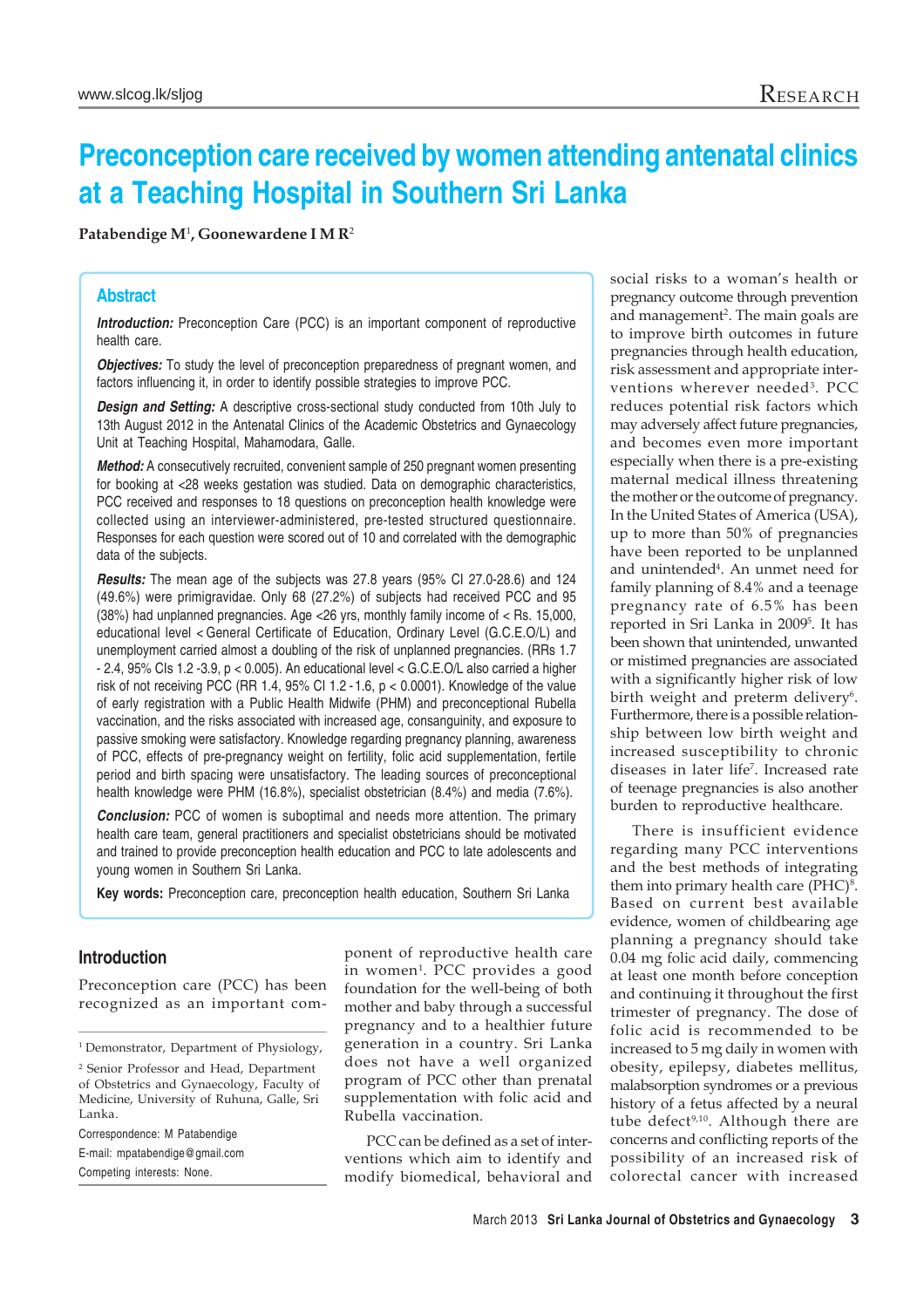intake of folic acid, routine prenatal supplementation with folic acid is recommended. Consumption of folate as natural food folate has been shown to be ineffective in optimizing the folate status because of its lower bioavailability. Therefore supplemental folate is required and many countries have commenced food fortification with folate<sup>10</sup>. It has been reported that PCC improves folate intake<sup>11</sup>. However folic acid supplementation programs and folic acid fortification programs should be carefully monitored until the concerns regarding the possible increased risk of colo-rectal cancer is resolved<sup>12</sup>. Although Sri Lanka has a program of prenatal supplementation with folic acid for women planning a pregnancy, national data for the population coverage of this program is not available<sup>13</sup>.

It has been recommended that National Rubella Vaccination Programs should ensure that their strategies should include protection of women in childbearing age, in order to prevent Congenital Rubella Syndrome<sup>14</sup>. In 2009, 94.8% of pregnant women in Sri Lanka were protected against Rubella at the time of antenatal registration<sup>5</sup>.

Two studies done in Colombo in 2003 and 2007 reported poor levels of PCC15,16. An external review of maternal and newborn health (MNH) in Sri Lanka in 2007 recommended that programs should be developed to address preconception needs and concerns especially among young people, in order to improve MNH outcomes<sup>16</sup>. In the National Strategic Plan on MNH for the period 2012- 2016, a PCC package has been designed for implementation, indicators to monitor PCC have been defined, and targets have been set for 201613. Therefore it was decided to study the current level of preconception preparedness and factors influencing it, among women attending antenatal clinics at a Teaching Hospital in Southern Sri Lanka. This would be of great value in implementing the PCC package and monitoring its coverage and impact in the population.

# **Method**

A descriptive cross-sectional study was conducted from 10th July to 13th August 2012. From the pregnant women presenting for booking at the antenatal clinics of the Academic Department of Obstetrics and Gynaecology at Teaching Hospital, Mahamodara, Galle, a convenient sample of 250 consecutive pregnant women with less than 28 weeks of period of gestation (POG) were recruited. Data were collected by two trained interviewers using a pre-tested, structured questionnaire, after obtaining informed written consent. The questionnaire was administered in Sinhala and it consisted of two sections. Section- 01 was on socio-demographic details such as age, employment status, monthly family income and educational level. The parity, current POG at booking and the POG at which they registered with the Public Health Midwife (PHM) were also recorded. In section-02, there were 18 structured questions to evaluate the preconception health knowledge. These questions covered the main areas of PCC viz: pregnancy planning, knowledge on risks of consanguinity, familial inheritance, teratogenicity, importance of early registration with the PHM, fertile period, effects of maternal age at conception, effect of pre-pregnancy weight on fertility, birth spacing, folic acid supplementation and vaccination against rubella.

Seven questions had yes or no responses and 11 had more than two responses with only one being correct. Each yes or correct response scored 10 and any other response scored zero giving a maximum possible score of 180. The frequency and percentage of correct responses and the scores for each correct response were calculated. Descriptive statistics were used to summarize the data. Pearson Chisquare test and Fisher's Exact test were performed for significance testing among categorical variables, and relative risks were calculated. A p value < 0.05 was considered as statistically significant. Ethical approval was obtained from the Ethical Review Committee, Faculty of Medicine, University of Ruhuna, Galle. Approval was also obtained from the Director, Teaching Hospital, Mahamodara.

## **Results**

The mean age of women in the study sample was 27.8 years (95% CI 27.0- 28.6) with a range of 17 to 43 years. The median parity was 2 (IQR 1-2) with a range of 1 to 7. Of the 250 subjects, 63 (25.2%) had a monthly family income of less than Rs.15,000. A vast majority (79.6%) of the women were housewives and 89 (35.6%) of them had an educational level below the General Certificate of Education, Ordinary Level (G.C.E O/L). Of the 250 subjects, only 68 (27.2%) had received PCC and 95 (38%) had unplanned pregnancies (Table 1).

The mean preconception health knowledge score in the study sample was 108.7/180 (60.4%, 95% CI 58% - 63%). University graduates had the highest mean score of 140.2/180 (77.9%, 95% CI 72.6% - 83.2) and those with an educational level of <grade 05 had the lowest mean score of 50.4/180 (28%, 95% CI 20.4% - 35.6%). Knowledge regarding rubella vaccination and the adverse effects to the baby by exposure to passive smoking in early pregnancy had very high scores of 98.8% and 97.2% respectively. Knowledge regarding the availability of PCC prior to embarking on a pregnancy had the lowest score of 27.2% [Table 1].

Knowledge of the value of early registration with a PHM and preconceptional rubella vaccination, and the risks associated with increased age, consanguinity, and exposure to passive smoking were satisfactory with scores above 75% in each. Knowledge regarding pregnancy planning, awareness of PCC, effects of pre-pregnancy weight on fertility, folic acid supplementation, fertile period and birth spacing were unsatisfactory. Although knowledge about folic acid scored 90.8%, knowledge about adverse effects associated with not taking folic acid preconceptionally scored 61.2% and only 43.6% of women had received folic acid pre conceptionally (Table 1).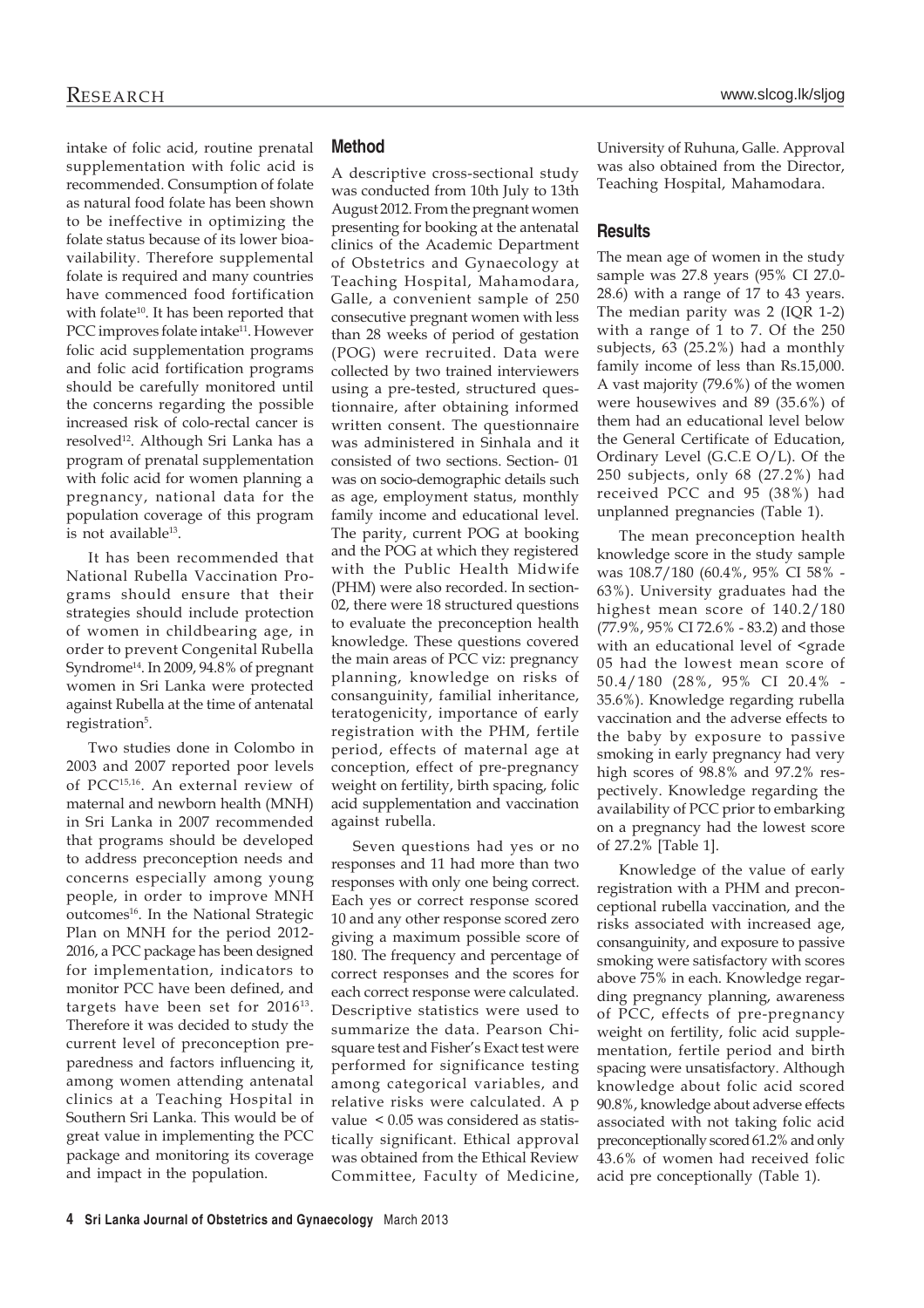|                                                                                                  |           | Unplanned pregnancies<br>95 (38%) | Preconception care<br>received 68 (27.2%) | Preconception health<br>knowledge score (%) |
|--------------------------------------------------------------------------------------------------|-----------|-----------------------------------|-------------------------------------------|---------------------------------------------|
| Age (years)                                                                                      |           |                                   |                                           |                                             |
| $<$ 20                                                                                           | $(n=27)$  | 14 (51.9)                         | 04 (14.8)                                 | 47.7                                        |
| $20 - 25$                                                                                        | $(n=49)$  | 28 (57.1)                         | 12 (24.5)                                 | 53.6                                        |
| 26-30                                                                                            | $(n=79)$  | 25 (31.6)                         | 19(24.1)                                  | 63.4                                        |
| $31 - 35$                                                                                        | $(n=59)$  | 16(27.1)                          | 20 (33.9)                                 | 65.8                                        |
| $>35$                                                                                            | $(n=36)$  | 12(33.3)                          | 13(36.1)                                  | 63.9                                        |
| Monthly family income                                                                            |           |                                   |                                           |                                             |
| $<$ Rs.15,000                                                                                    | $(n=63)$  | 34 (54)                           | 11(17.5)                                  | 54.2                                        |
| $Rs.15,000 - 25,000$                                                                             | $(n=122)$ | 45 (36.9)                         | 34 (27.9)                                 | 59.5                                        |
| >Rs.25,000                                                                                       | $(n=65)$  | 16 (24.6)                         | 23 (35.4)                                 | 68.1                                        |
| <b>Employment status</b>                                                                         |           |                                   |                                           |                                             |
| Employed                                                                                         | $(n=51)$  | 10(19.6)                          | 19 (37.3)                                 | 69.3                                        |
| Unemployed                                                                                       | $(n=199)$ | 85 (42.7)                         | 49 (24.6)                                 | 58.1                                        |
| <b>Educational level</b>                                                                         |           |                                   |                                           |                                             |
| <grade 05<="" td=""><td><math>(n=05)</math></td><td>05 (100)</td><td>0</td><td>28.0</td></grade> | $(n=05)$  | 05 (100)                          | 0                                         | 28.0                                        |
| Grade 05 to Grade - 11                                                                           | $(n=84)$  | 49 (58.3)                         | 10(11.9)                                  | 50.9                                        |
| G.C.E. Ordinary Level passed                                                                     | $(n=76)$  | 22(28.9)                          | 24 (31.6)                                 | 60.9                                        |
| G.C.E. Advanced Level passed                                                                     | $(n=63)$  | 16(25.4)                          | 20 (31.7)                                 | 69.0                                        |
| University graduates                                                                             | $(n=22)$  | 3(13.6)                           | 14 (63.6)                                 | 77.9                                        |
| <b>Parity</b>                                                                                    |           |                                   |                                           |                                             |
| Primipara                                                                                        | $(n=124)$ | 44 (35.5)                         | 38 (30.7)                                 | 60.4                                        |
| Multipara                                                                                        | $(n=118)$ | 45 (38.1)                         | 29 (24.6)                                 | 61.5                                        |
| Grandmultipara                                                                                   | $(n=08)$  | 06 (75.0)                         | 01(12.5)                                  | 43.3                                        |

# **Table 1**. **Unplanned pregnancies, preconception care received and preconception health knowledge score in relation to demographic characteristics, (n=250)**

**\*** G.C.E. = General Certificate of Education

## **Table 2. Association of unplanned pregnancies and not receiving preconception care with demographic characteristics**

| Demographic characteristic          | Unplanned pregnancies                               | Not receiving preconception care                  |
|-------------------------------------|-----------------------------------------------------|---------------------------------------------------|
| Age $<$ 26 years                    | $RR = 1.8$<br>$95\%$ CI = 1.3 - 2.5<br>$p = 0.0002$ | $RR = 1.1$<br>$95\%$ CI = 1.0 - 1.3<br>$p = 0.15$ |
| Monthly family income $<$ Rs.15,000 | $RR = 1.7$<br>$95\%$ CI = 1.2 - 2.3<br>$p = 0.0025$ | $RR = 1.2$<br>$95\%$ Cl= 1.0 - 1.4<br>$p = 0.045$ |
| Educational level $<$ G.C.E. O/L    | $RR = 2.4$<br>$95\%$ CI = 1.7 - 3.3<br>p < 0.0001   | $RR = 1.4$<br>$95\%$ CI = 1.2 - 1.6<br>p < 0.0001 |
| Unemployment                        | $RR = 2.2$<br>$95\%$ Cl = 1.2 - 3.9<br>$p = 0.002$  | $RR = 1.2$<br>$95\%$ CI = 1.0 - 1.5<br>$p = 0.07$ |
| <b>Multiparity</b>                  | $RR = 1.1$<br>$95\%$ CI = 0.8 - 1.6<br>$p = 0.42$   | $RR = 1.1$<br>$95\%$ CI = 0.9 - 1.3<br>$p = 0.23$ |

RR = Relative Risk. 95% CI = 95% Confidence Interval. G.C.E. O/L = General Certificate of Education Ordinary Level.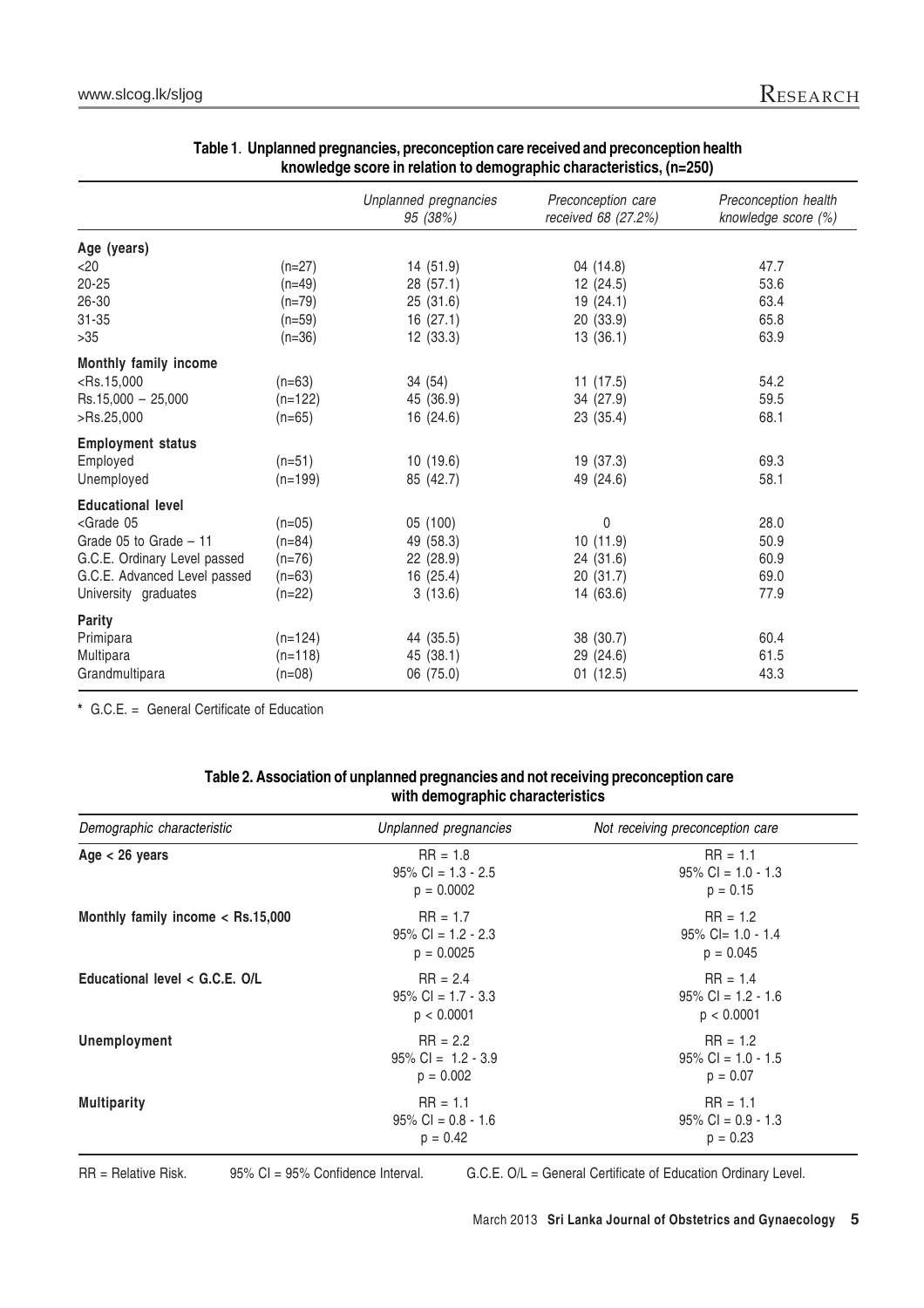Risk factors for unplanned pregnancies included age <26 yrs, monthly family income of < Rs. 15,000, educational level < G.C.E.O/L and unemployment, and they carried almost a doubling of the risk of unplanned pregnancies. (Relative Risks ranging from 1.7 - 2.4, 95% Confidence Intervals ranging from 1.2 - 3.9, p < 0.005). An educational level <G.C.E.O/L also carried a higher risk of not receiving PCC (RR 1.4, 95% CI 1.2 - 1.6, p < 0.0001).

Of the 250 subjects, 192 (76.8%) and 208 (83.2%) were aware of the possible risks associated with a consan-guinous marriage and the possibility of inheriting diseases respectively. More than 90% of subjects were aware about folic acid and the importance of registering with a PHM early. However, only 153 (61.2%) were aware about the possible adverse effects of not taking preconceptional folate and only 109 (43.6%) had taken preconceptional folate. Although more than 98% were aware about rubella vaccination, only 239 (95.6%) had received rubella vaccination and only 219 (87.6%) were aware about the

possible adverse effects of not having rubella vaccination. There were 140 (56%) who were not aware about the fertile period and 201 (80.4%) were aware about the adverse effects of increasing maternal age on fertility. However only, 127 (50.8%) were aware that pre-pregnancy weight has an effect on fertility. There were 243 (97.2%) who were aware about the possible adverse effects of passive smoking and 184 (73.6%) who were aware about the possible adverse effects of irradiation. Of the 250 subjects, 189 (75.6%) thought that the ideal spacing between two children should be 2 to 3 years, but 45 (18%) did not have any idea about birth spacing.

The PHM was the commonest source of pre conception health education and she was responsible for providing PCC in 42 (61.8%) of the 68 subjects who received PCC. Specialist obstetricians were responsible for providing PCC in 21 (30.9 %) of the 68 who received PCC. The media contributed to preconception health education in 19 (27.9%) of the 68 who received PCC and 7.6% of the total study sample of 250 (Table 3).

| Research | www.slcog.lk/sliog |
|----------|--------------------|
|          |                    |

#### **Table 3. Sources of preconception health knowledge (n=250)**

| Source of preconception<br>health knowledge | Number (%)  |
|---------------------------------------------|-------------|
| Public Health Midwife (PHM)                 | 42 (16.8%)  |
| Specialist obstetrician                     | 21 (8.4%)   |
| Media                                       | 19 (7.6%)   |
| General practitioner                        | $17(6.8\%)$ |
| Medical officer of health (MOH)             | $9(3.6\%)$  |
| Peers                                       | 5(2%)       |
| Total                                       | 68* (27.2%) |

\*Some women had received preconception health knowledge from multiple sources.

Women with planned pregnancies (n= 155) and women receiving PCC (n=68) were more likely to register with the PHM early. ie. at < 8 weeks. (RR 1.4, 95% CI 1.2-1.7, p <0.001 and RR 1.3, 95% CI 1.1.-1.5, p < 0.005 respectively). However no such association was seen with booking at Teaching Hospital Mahamodara early. ie < 20 weeks (Table 4).

| Table 4. Association of unplanned pregnancies and preconception |  |
|-----------------------------------------------------------------|--|
| care with health seeking behavior                               |  |

|                                            | Registration with the public<br>health midwife $\leq$ 8 weeks    | Booking at Teaching Hospital, Mahamodara<br>at a period of gestation $<$ 20 weeks |
|--------------------------------------------|------------------------------------------------------------------|-----------------------------------------------------------------------------------|
| Unplanned pregnancies (n=95)               | 54 (57%)<br>$RR = 0.7$<br>$95\%$ CI = 0.6 - 0.9<br>p < 0.0001    | 60(63.2%)<br>$RR = 1.0$<br>$95\%$ CI = 0.8 - 1.2<br>$p = 0.92$                    |
| Planned pregnancies (n=155)                | 126 (81%)<br>$RR = 1.4$<br>$95\%$ Cl = 1.2 - 1.7<br>p < 0.0001   | 97(62.6%)<br>$RR = 1.09$<br>$5\%$ CI = 0.8 - 1.2<br>$p = 0.92$                    |
| Not receiving preconception care $(n=182)$ | 122 (67%)<br>$RR = 0.8$<br>$95\%$ CI = 0.7 - 0.9<br>$p = 0.004$  | 118 (64.8%)<br>$1RR = 1.1$<br>$95\%$ CI = 0.9 - 1.4<br>$p = 0.28$                 |
| Receiving preconception care (n=68)        | 58 (85.3%)<br>$RR = 1.3$<br>$95\%$ CI = 1.1 - 1.5<br>$p = 0.004$ | 39 (57.4%)<br>$RR = 0.9$<br>$95\%$ CI = 0.7 - 1.1<br>$p = 0.28$                   |

RR = Relative Risk. 95% CI = 95% Confidence Interval.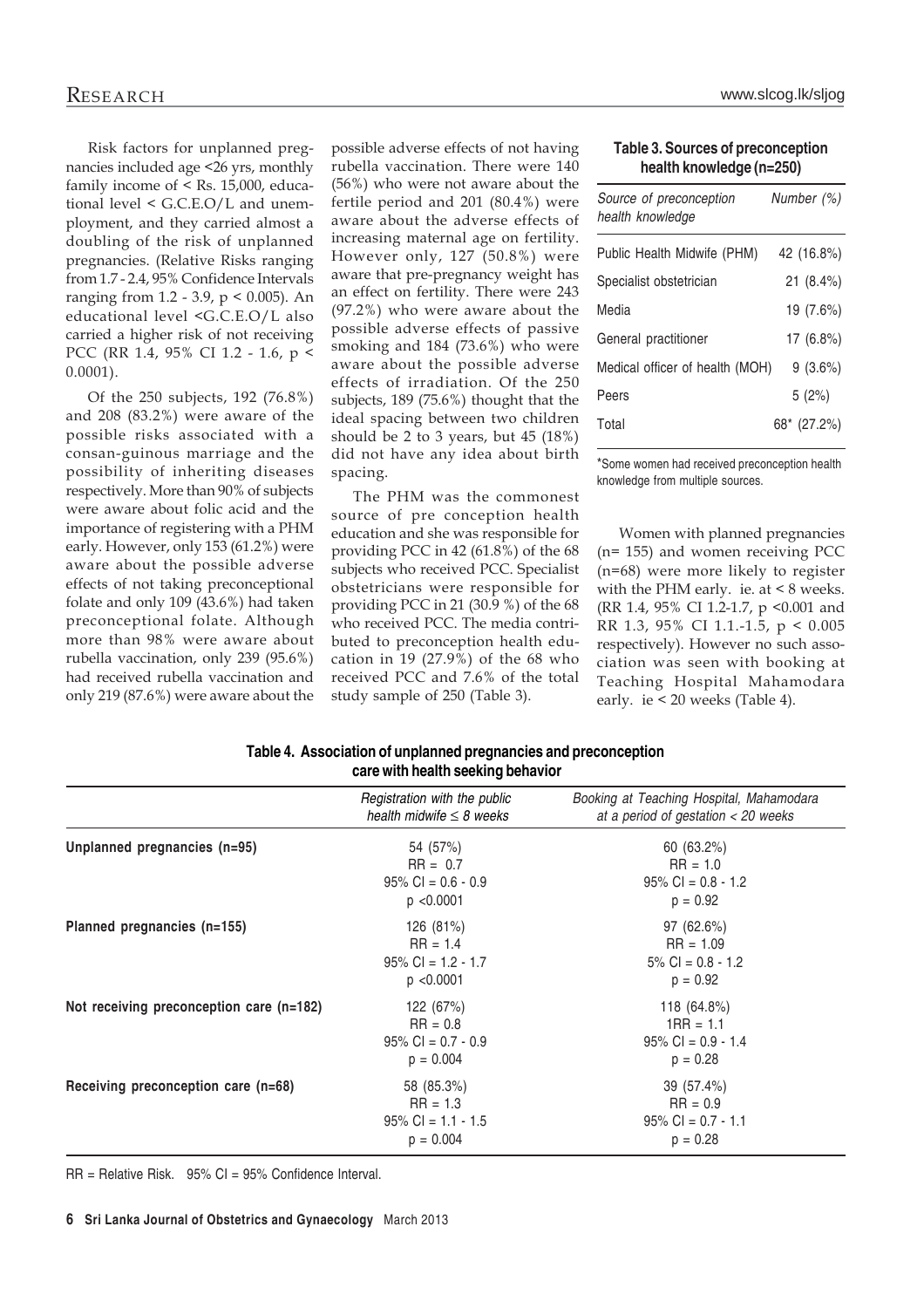## **Discussion**

The most important observations in the current study are that a relatively younger age, a lower level of education, unemployment, and a lower monthly family income, carried almost a doubling of the risk of unplanned pregnancies, and that a lower monthly family income also carried a higher risk of not receiving PCC. Therefore interventions to improve PCC should target this vulnerable population which reflects a vicious circle. The other important observation was that planned pregnancies and women receiving PCC were more likely to register with a PHM early, ie at  $\leq 8$ weeks gestation. This would enable early detection of any risk factors in the pregnancy, appropriate remedial measures to be adopted if possible, and appropriate and early referral for specialist care when indicated.

In the current study there were 38% unplanned pregnancies and 10.8% teenage pregnancies. In a study carried out in the same unit in 2005, a teenage pregnancy rate of 5.3% was reported. It was also found that teenage pregnancies were significantly associated with poor education, poverty, anaemia, pregnancy induced hypertension and preterm delivery. Most of these teenage pregnancies were unplanned and due to poor knowledge of contraception, and they could have been prevented by proper counseling<sup>18</sup>. Some women with unplanned and teenage pregnancies may not seek antenatal care until late in the pregnancy. Therefore, there is a possibility of some of them being not included in the current study.

A considerable proportion of late adolescents in the Southern Province have been shown to be sexually active<sup>19,20</sup>. Considering the probable increasing trend in the rates of teenage pregnancy in the region, and the younger age associated with unsatisfactory PCC, a concerted effort is required to improve sexual and reproductive health knowledge in adolescents and young adults.

In the current study, although more than 90% of subjects were aware about folic acid and the importance of registering with a PHM early but only 61.2% were aware about the possible adverse effects of not taking preconceptional folic acid and only 43.6% had taken preconceptional folic acid. In the USA, folate intake was reported to be approximately 34% among women in reproductive age despite awareness programs<sup>21</sup>.

In the current study, rubella vaccination was quite satisfactory with 95.6% having received it. This coverage is comparable with the national average and probably reflects the successful implementation of the National Rubella Vaccination Programme in Southern Sri Lanka. In the National Strategic Plan for Sri Lanka, the target for 2016 is to have at least 98% of pregnant women protected against rubella at the time of antenatal registration<sup>13</sup>. In the current study the knowledge on fertile period, birth spacing and common familial diseases were suboptimal.

Although a non-probability sample was used, the data from the current study probably reflects to a significant degree the situation in the general population in the Galle district in particular and perhaps Southern Sri Lanka in general. This is because approximately 85% of deliveries in Sri Lanka occur in tertiary care facilities<sup>22</sup>. The demographic characteristics of the study population probably reflect the general population in the Galle district.

In the current study only 27.2% of women had received PCC. A study done in Colombo in 2001 reported that only 21% of women had received PCC at that time15. The current study, carried out almost 10 years later, indicates that despite improvements in the primary health care system, PCC has not been properly addressed still in Southern Sri Lanka.

Overall a markedly greater proportion of women in Colombo had acquired some degree of preconception health knowledge in comparison to women in Galle. Although electronic and print media were the main sources and contributed to approximately 82% of preconception health knowledge among women attending antenatal clinics in Colombo<sup>15</sup>, and  $60.2\%$  of women in an antenatal ward reported receiving preconception health knowledge from telecasted maternal health education programs<sup>16</sup>, only 7.6% of women in Galle had gained preconception health knowledge from the media. This is probably due to socio-economic and demographic differences in the two populations. The proportion of women < 24 yrs was possibly less in the Colombo study compared to the Galle study (20% vs 27%, p < 0.07) and the proportion of women educated to a level < G.C.E. O/L was markedly less in the Colombo study compared to the Galle study (18% vs 36%, p < 0.0001) (Table 6). Furthermore, although this aspect was not analyzed in the Colombo study, 25% of women in the Galle study had a monthly family income of < Rs. 15,000/=. Apparently the relatively young, poor and less educated women in the Galle district are not keen to read or watch health education material in the print or electronic media.

#### Table 5. Sources of preconception health knowledge, Colombo<sup>15</sup> vs Galle

| Source of preconception<br>health knowledge | Colombo [15]<br>$(n=225)$ | Galle<br>$(n-250)$ | р        |
|---------------------------------------------|---------------------------|--------------------|----------|
| Media (Electronic and print)                | 184 (81.8%)               | 19 (7.6%)          | < 0.0001 |
| <b>Public Health Midwife</b>                | 113 (50.2%)               | 42 (16.8%)         | < 0.0001 |
| Doctors                                     | 81 (36.0%)                | 47 (18.8%)         | < 0.0001 |
| Peers                                       | 78 (34.7%)                | 5(2%)              | < 0.0001 |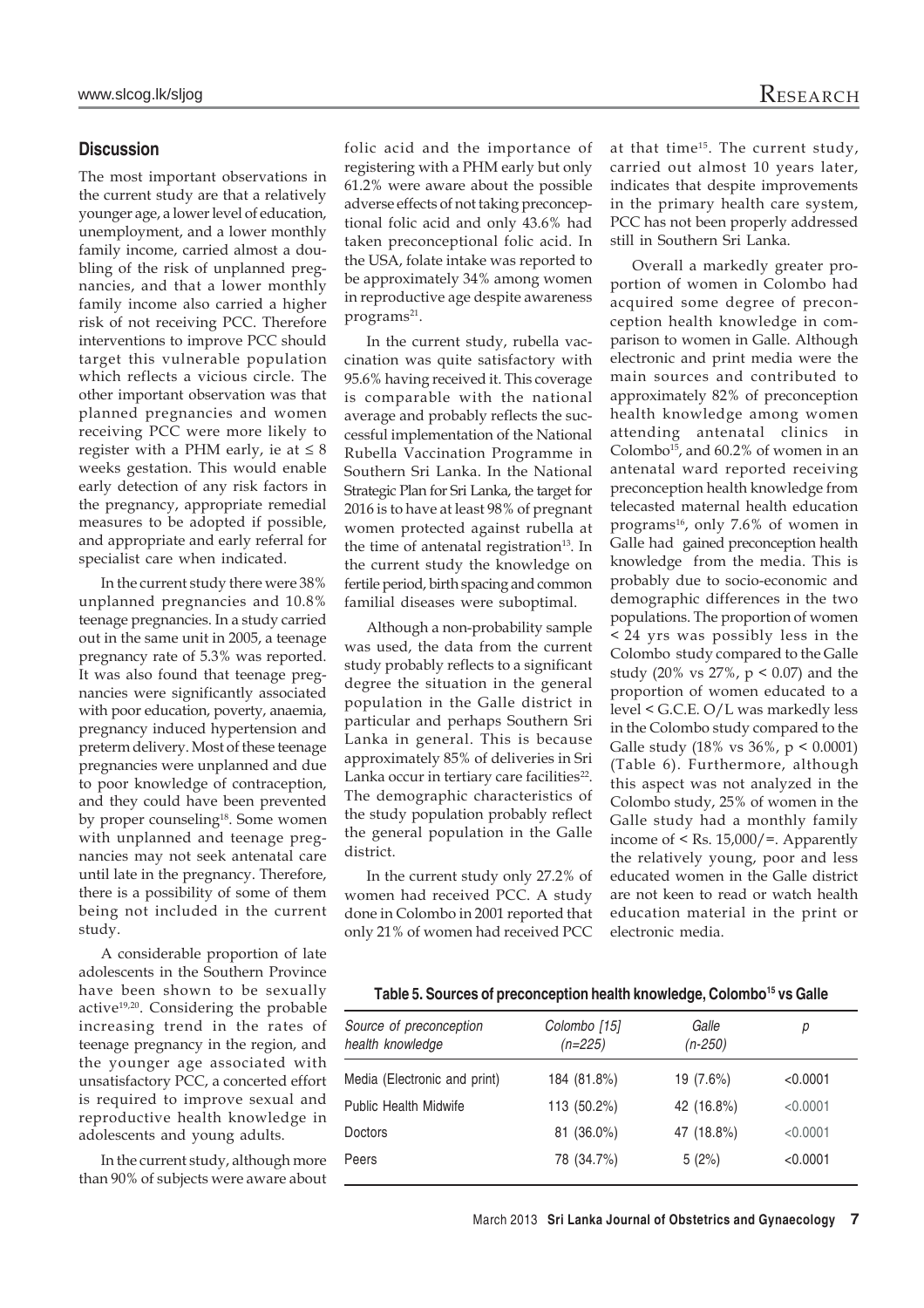| Table 6. Socio-demographic characteristics, Colombo <sup>15</sup> vs Galle |                                    |                    |          |
|----------------------------------------------------------------------------|------------------------------------|--------------------|----------|
| Source-demographic<br>characteristic                                       | Colombo <sup>15</sup><br>$(n=225)$ | Galle<br>$(n-250)$ | р        |
| Age $<$ 24yrs                                                              | 45 (20%)                           | 68 (27%)           | $= 0.07$ |
| Educational level $<$ G.C.E. O/L                                           | 41 (18%)                           | 89 (36%)           | < 0.0001 |

Approximately 35% of women in Colombo had gained some knowledge of preconception health from their peers, in contrast to only 2% in Galle. In Galle, doctors (specialist obstetricians and gynaecologists, medical officers of health and general practitioners) were the leading source of preconception health knowledge, but contributed to preconception health knowledge in only 18.8% of the total study population of 250 women. The PHM was an important source of preconception health knowledge both in Colombo and in Galle. Since the PHM was responsible for providing preconception health knowledge and PCC for approximately 62% of the 68 women who received PCC in Galle, greater efforts are needed to improve the capacity of the PHM to provide these services. The PHM should be well-trained to provide information and counseling for women, men, families and community on essential sexual and reproductive health. The target for 2016 is to have >80% of Medical Officer of Health (MOH) areas implementing the PCC package designed for Sri Lanka and >80% of PHM trained in the delivery of this PCC package<sup>13</sup>.

# **Conclusion**

PCC for women is an important aspect in primary health care but appears to be suboptimal in Southern Sri Lanka. Electronic and print media may not have a great impact on providing preconception health knowledge unless the socio-economic and educational status improves in the region. Since the focus should be on the younger women, details regarding sexual and reproductive health and PCC could be included in to the

curricula of schools and higher educational institutions respectively. Medical Officers of Health, Public Health Midwives and Nurses as well as General Practitioners should be motivated and trained to provide preconception health education and PCC to women in Southern Sri Lanka. Specialist Obstetricians too should focus their attention to this aspect of care.

# **Acknowledgement**

We thank Dr. C J Wijesinghe, Dr. R M Ruparatne and Dr. S P Mohotti for their invaluable assistance to carry<br>out this study. out this study.

#### **REFERENCES**

**1.** Jack BW, Culpepper L. Preconception care: risk reduction and health promotion in preparation for pregnancy. Journal of American Medical Association 1990; 264: 1147-9.

**2.** Centers for Disease Control and Prevention. Recommendations to improve preconception health and health care - United States. A report of the CDC/ATSDR Preconception Care Workgroup and the Select Panel on Preconception Care. Morbidity and Mortality Weekly Reports 2006; 55: 1-23.

**3.** Fowler JR, Jack BS. Preconception care. In: Taylor RB, David AK, Fields SA et al, eds. Family medicine principles and practice, Ed 6, New York: Springer, 2003, 85-94.

**4.** Henshaw SK. Unintended pregnancy in the United States. Family Planning Perspectives 1998; 30: 24-32.

**5.** Department of Census and Statistics (DCS) and Ministry of Healthcare and Nutrition (MOH). Sri Lanka Demographic and Health Survey 2006 - 2007, Colombo, Sri Lanka 2009, DCS and MOH.

**6.** Shah PS, Balkhair T, Ohlsson A, Beyene J, Scott F, Frick C. Intention to become pregnant and low birth weight and preterm birth: a systematic review. Maternal and Child Health Journal. 2011; 15: 205-216.

**7.** Godfrey K. The 'developmental origins' hypothesis: epidemiology. In: Gluckman PD, Hanson M, editors. Developmental origins of health and disease. Cambridge University Press, Cambridge: 2006, p 6-32.

**8.** Posner SF, Johnson K, Parker C, Atrash H, Biermann. The National Summit on Preconception Care: A Summary of Concepts and Recommendations. Maternal and Child Health Journal. 2006; 10: 199-207.

**9.** Lumley J, Watson L, Watson M, Bower C. Periconceptional supplementation with folate and /or multivitamins for preventing neural tube defects. Cochrane Database of Systematic Reviews 2007, Issue 4. Art. No.: CD001056. DOI: 10.1002/14651858. CD001056

**10.** Talaulikar VS, Arulkumaran S. Folic acid in obstetric practice: A Review. Obstetrical and Gynaecological Survey 2011; 66: 240-7.

**11.** Sabina de Weerd, Chris M. G. Thomas, Rolf J. L. M. Cikot, Re´gine P. M. Steegers-Theunissen, Theo M. de Boo, Eric A. P. Steegers. Preconception Counseling Improves Folate Status of Women Planning Pregnancy. Obstetrical and Gynaecological Survey 2002; 99: 45-50.

**12.** Young-in Kim. Will mandatory folic acid fortification prevent or promote cancer? American Journal of Clinical Nutrition 2004; 80: 1123-8.

**13.** Family Health Bureau, Ministry of Healthcare and Nutrition Sri Lanka. Strategic Plan on Maternal and Newborn Health 2016, Ministry of Healthcare and Nutrition Sri Lanka 2011: p 31 -32 and p 59.

**14.** Robertson SC, Cutts FT, Samuel R, Diaz-Ortaga JL. Control of Rubella and congenital Rubella syndrome (CRS) in developing countries, Part II: vaccination against Rubella. Bulletin of the World Health Organization 1997; 75(1): 69-80.

**15.** Wickramasinghe VP, Prageeth PPC, Pulleperuma DS, Pushpakumara KS. Preconceptional care of women at booking visit at De Soysa Maternity Hospital and Castle Street Hospital for Women. Ceylon Medical Journal 2003; 48: 77-9.

**16.** Warusawithana, CS, Randeniya C. Prepregnancy counselling: the gateway to a